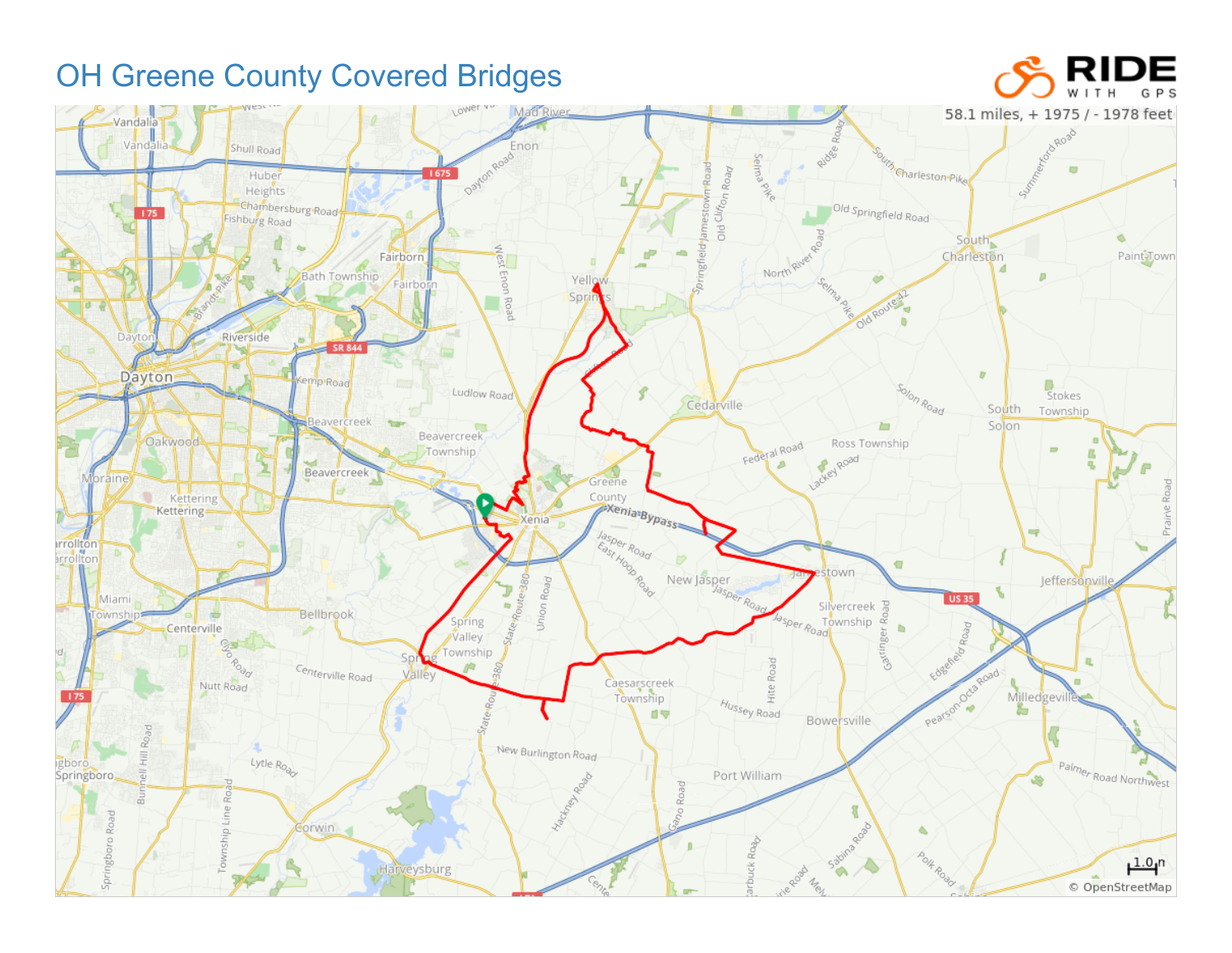## OH Greene County Covered Bridges

| <b>Dist</b> | <b>Type</b> | <b>Note</b>                                                                                                  | <b>Next</b> |
|-------------|-------------|--------------------------------------------------------------------------------------------------------------|-------------|
| 0.0         | 0           | Start of route                                                                                               | 0.1         |
| 0.1         |             | R onto Drake Dr                                                                                              | 0.5         |
| 0.6         |             | R onto Rockwell Dr                                                                                           | 0.3         |
| 0.8         |             | Continue onto<br><b>Buckskin Trail</b>                                                                       | 0.2         |
| 1.1         |             | L onto Peacepipe<br>Trail                                                                                    | 0.2         |
| 1.2         |             | L onto Bellbrook<br>Ave                                                                                      | 0.2         |
| 1.4         |             | R onto Industrial<br><b>Blvd</b>                                                                             | 0.2         |
| 1.6         |             | R onto Little Miami<br>Scenic Trail/Ohio<br>Bicycle Rte 1/Ohio<br><b>Bicycle Rte 3/Ohio</b><br>to Erie Trail | 5.3         |
| 7.0         |             | L onto Bellbrook<br>Ave                                                                                      | 0.4         |
| 7.3         |             | L onto Main St/Old<br>U.S. 42<br>$2$ milor $\pm$ 96/216 foot                                                 | 0.2         |

7.3 miles. +86/-216 feet

| <b>Dist</b> | <b>Type</b> | <b>Note</b>                              | <b>Next</b> |
|-------------|-------------|------------------------------------------|-------------|
| 30.1        |             | L onto Old U.S. 35                       | 1.2         |
| 31.3        |             | L onto N Ballard Rd                      | 0.5         |
| 31.8        | ብ           | #2 Ballard Road<br><b>Covered Bridge</b> | 0.5         |
| 32.4        |             | L onto Old U.S. 35                       | 2.3         |
| 34.7        |             | R toward Nash Rd                         | 0.0         |
| 34.7        |             | Slight L onto Nash<br>Rd                 | 1.8         |
| 36.5        |             | Continue onto<br>Charleton Mill Rd       | 1.1         |
| 37.6        |             | #3 Charleton Mill<br>Covered Bridge      | 0.4         |
| 38.0        |             | L onto Wilberforce-<br><b>Clifton Rd</b> | 0.2         |
| 38.2        |             | R onto Jones Rd                          | 1.2         |
| 39.4        |             | #4 Stevenson Road<br>Covered Bridge      | 1.2         |

| Dist | Type | <b>Note</b>                                                  | <b>Next</b> |
|------|------|--------------------------------------------------------------|-------------|
| 7.5  |      | Slight R onto W<br><b>Spring Valley</b><br>Paintersville Rd  | 4.4         |
| 11.9 |      | R onto Engle Mill<br>Rd                                      | 0.8         |
| 12.7 | ብ    | #1 Engle Mill<br><b>Covered Bridge</b>                       | 0.8         |
| 13.4 |      | R onto E Spring<br><b>Valley Paintersville</b><br>Rd         | 0.7         |
| 14.1 |      | L onto Winchester<br>Rd                                      | 1.2         |
| 15.4 |      | R onto Waynesville<br>Jamestown Rd                           | 10.1        |
| 25.5 |      | L onto Jamestown<br>Connector Bikeway/<br>Ohio Bicycle Rte 4 | 3.4         |
| 28.9 |      | R onto S Ballard Rd                                          | 0.3         |
| 29.2 |      | R onto N New<br><b>Jasper Station Rd</b>                     | 0.9         |

## 21.9 miles. +798/-655 feet \_\_\_\_\_\_\_\_\_\_\_\_\_\_\_\_\_\_\_\_\_\_\_\_\_\_\_\_\_\_\_\_\_\_\_\_

| <b>Dist</b> | <b>Type</b> | <b>Note</b>                                                 | <b>Next</b> |
|-------------|-------------|-------------------------------------------------------------|-------------|
| 40.6        |             | L onto Clark Run<br>Rd                                      | 0.7         |
| 41.3        |             | R onto Clifton Rd                                           | 2.0         |
| 43.3        |             | L onto Grinnell Rd                                          | 0.9         |
| 44.3        |             | #5 Glen Helen<br>Covered Bridge                             | 0.7         |
| 44.9        |             | R onto Little Miami<br>Scenic Trail/Ohio<br>Bicycle Rte 3   | 0.9         |
| 45.8        |             | L onto Xenia Ave                                            | 0.3         |
| 46.1        |             | L onto E Limestone<br>St                                    | 0.2         |
| 46.3        |             | R onto Corry St                                             | 0.0         |
| 46.3        |             | L toward Little Miami<br>Scenic Trail/Ohio<br>Bicycle Rte 3 | 0.0         |
| 46.3        |             | R onto Little Miami<br>Scenic Trail/Ohio<br>Bicycle Rte 3   | 7.7         |